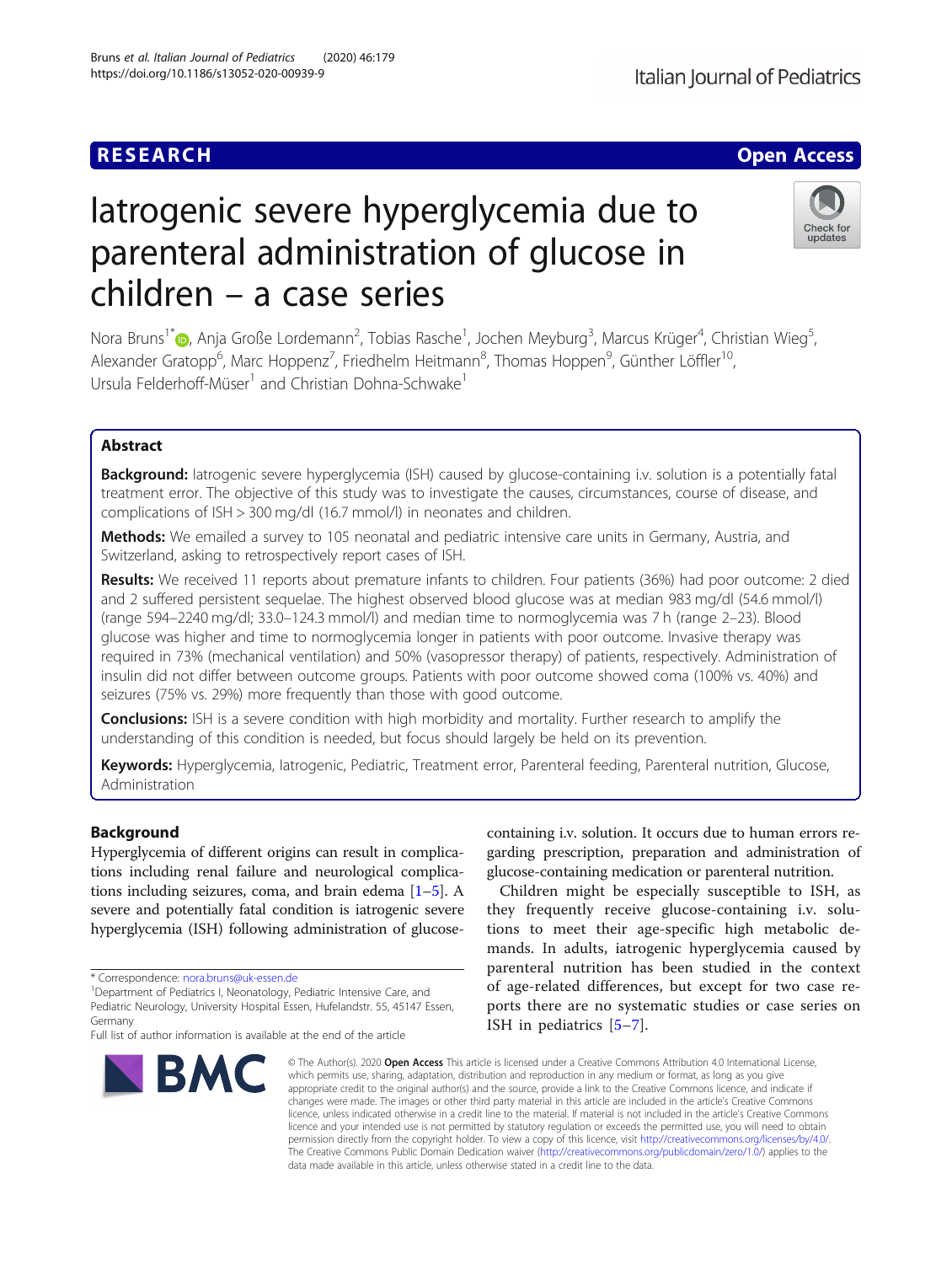Conditions similarly characterized by high blood glucose levels are hyperosmolar hyperglycemic syndrome and ketoacidosis, both complications of diabetes mellitus. Stress hyperglycemia in critically ill children can also go along with extremely high glucose concentrations >  $300 \text{ mg/dl}$  [\[3](#page-5-0), [4,](#page-5-0) [8](#page-6-0)–[10](#page-6-0)]. Once the underlying disease is treated, stress hyperglycemia tends to be resolved spontaneously [\[4](#page-5-0)]. No reports elucidating the pathophysiology and best management of ISH are available. The transfer of recommendations about treatment of diabetic complications to the management of ISH calls for caution as its pathophysiology may substantially differ.

A case of hyperglycemia after i.v. administration of glucose in our hospital and the lack of literature on this topic led us to initiate a survey in German, Swiss and Austrian pediatric intensive care units. Our aim was to find out more about the circumstances of iatrogenic hyperglycemia after intravenous administration of glucose-containing fluid, its treatment and outcome.

## Methods

## Patients

One hundred five pediatric intensive care units in Germany, Austria and Switzerland were identified using a database provided by the German Society of Neonatology and Pediatric Intensive Care (GNPI). The medical heads of units were contacted via email in September 2014 and asked to report any case of ISH in recent years (without specific time frame) by completing a questionnaire. Nonresponding ICUs were recontacted five months after the initial email. Inclusion criterion was hyperglycemia > 300 mg/dl (16.7 mmol/l) following unintentional administration of large amounts of intravenous glucose. The study protocol was approved by the ethics committee of the Medical Faculty of the University of Duisburg-Essen (Ethik-Kommission der Medizinischen Fakultät der Universität Duisburg-Essen). Informed consent was not obtained because the study was performed retrospectively and anonymously.

## Data collection

Patient charts were reviewed retrospectively, and anonymized data transferred to the questionnaire. General data collected were the children's hospital size, type of ward, patients' age and gender and underlying disease.

For assessment of the circumstances of ISH occurring, day and daytime were reported, along with the cause for ISH and type and rate of infusion prescribed and administered. Data describing the course of disease include the maximum blood glucose level, hours to normal blood glucose (< 180 mg/dl [10.0 mmol/l]), hypoglycaemia (< 60 mg/dl  $\left[$  < 3.3 mmol/l], in neonates < 45 mg/dl  $\left[$  < 2.5 mmol/l]) and further laboratory parameters (serum-creatinine, −sodium, −potassium, −lactate, pH, base excess,

troponin I). For laboratory data, we asked to report the most altered value within the first 24 h after detection of hyperglycemia.

To assess the severity of disease, data on mechanical ventilation, vasopressor treatment, duration of stay in the intensive care unit and survival were collected. Documented management parameters were administration of insulin, infusions, and dialysis. Complications and outcome were assessed as follows: altered mental state, minimal value on Glasgow coma scale, seizures, cerebral imaging, and persisting sequelae (conditions that first occurred during the episode of ISH but did not resolve). Finally, we asked whether and which actions for the management of i.v. solutions containing glucose had been taken after the incident.

## **Statistics**

Statistical analyses were performed by using Microsoft Excel® Version 16.27. Descriptive patient data were analysed for the whole cohort (median and range) and a selection of parameters was separately calculated for subgroups with favorable outcome (alive, no sequelae) and poor outcome (dead or persistent sequelae).

#### Results

We received answers from 50 (48%) out of 105 neonatal/ pediatric intensive care units, of which 42 (84%) reported that ISH had never occurred. Of the remaining eight hospitals one reported four patients, one reported three patients, and five hospitals one patient each, comprising 12 patients in total. Hospitals reporting respective cases were all from Germany. The reported cases dated back up to 13 years. One patient was excluded from analysis due to lack of inevitable data, such as blood glucose level, laboratory results, type of i.v. solution and further.

Reported incidents occurred between 2001 and 2015. Two patients (18%) were preterm infants (24 and 33 weeks corrected gestational age), one newborn (9%), four (36%) infants and five (45%) children. Five (45%) patients were male, six (55%) female. Details on individual patient characteristics are provided in Table [1](#page-2-0). Two patients (18%) died and two (18%) experienced sequelae, forming the poor outcome group consisting of four patients (36%). For seven patients (64%) no sequelae were reported. We considered these patients to have good outcome.

Patients in the poor outcome group were younger compared to the good outcome group (Table [2\)](#page-3-0). A comparison of the two outcome groups (poor vs. good) is provided in Table [2](#page-3-0)).

## Circumstances of ISH

Eight (73%) children were treated in an intensive care unit (ICU), three (27%) patients on a peripheral ward. ISH was detected three times (27%) during late shift on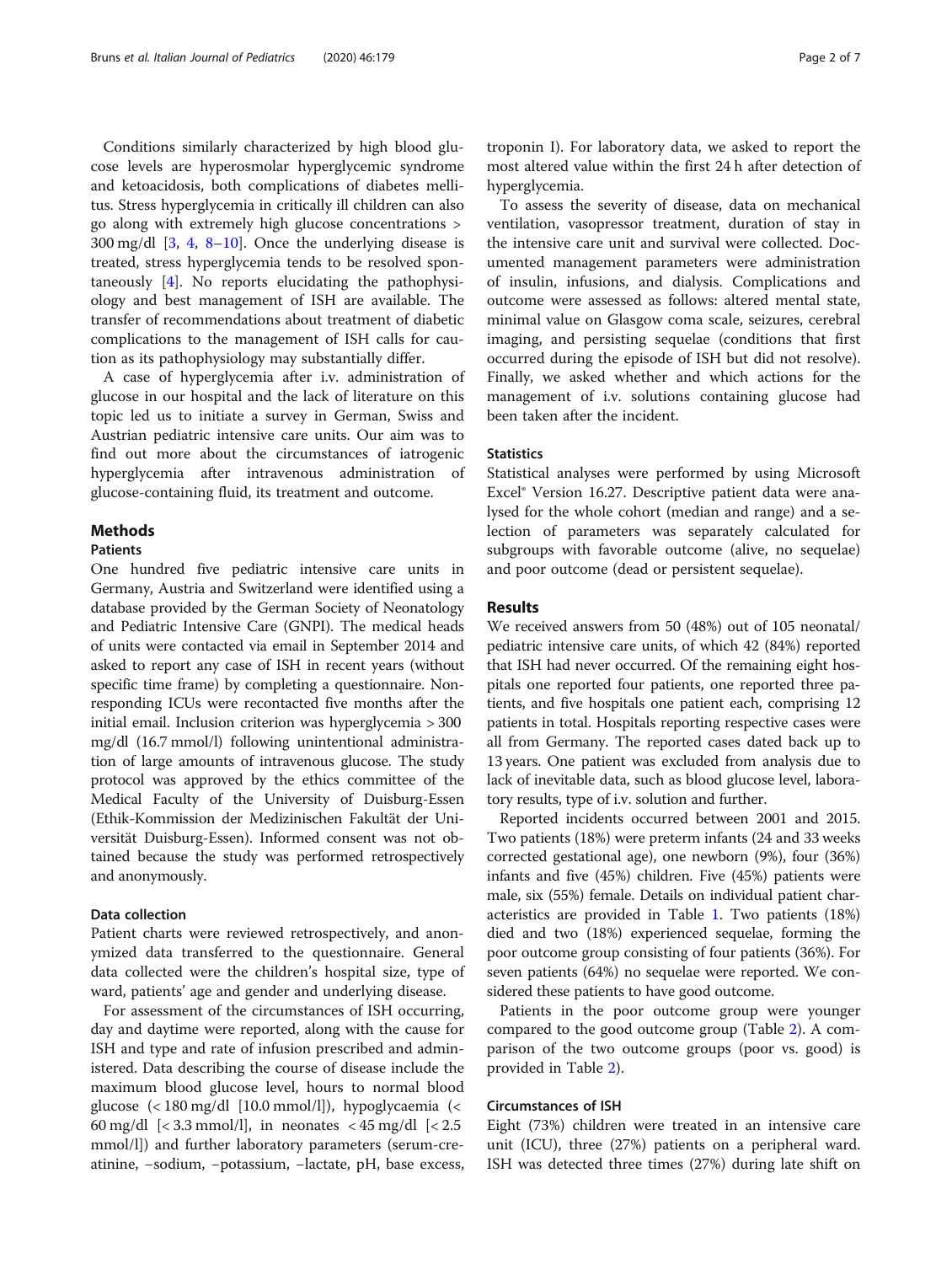<span id="page-2-0"></span>

|              |             |                                        | Pat. No. Age and diagnosis Glucose concentration<br>type<br>and error                                                  | Maximum serum<br>glucose [mg/dl<br>(mmol/l) | blood glucose<br>Reduction of<br>(mmol/l/h)]<br>Img/dl/h | therapy<br>Insulin | Initial<br>핌 | Most altered Na + within<br>first 24 h of hyperglycemia<br>[mmol] | Sequelae                         |
|--------------|-------------|----------------------------------------|------------------------------------------------------------------------------------------------------------------------|---------------------------------------------|----------------------------------------------------------|--------------------|--------------|-------------------------------------------------------------------|----------------------------------|
| Good outcome |             | Newborn, preterm<br>birth              | G12.5%, individual PN, AE: infusion<br>igh (prescribed 4.5 ml/h)<br>rate too h                                         | 1000 (55.5)                                 | 240 (13.3)                                               | $\frac{1}{2}$      | 7.30         | 140                                                               | None                             |
|              | $\sim$      | esophageal atresia<br>Newborn,         | G40%, individual PN, AE: infusion<br>rate too high (prescribed 1 ml/h)                                                 | 2240 (124.3)                                | 173 (9.6)                                                | Yes                | 7.07         | 127                                                               | None                             |
|              |             | craniosynosthosis<br>Infant,           | 33 ml/h instead of<br>G50%, AE:<br>$3.3$ ml/h                                                                          | 595 (33.0)                                  | 210 (11.7)                                               | Yes                | 7.38         | 134                                                               | None                             |
|              | 4           | Child, after liver<br>transplant       | G20%, AE: bolus of glucose instead<br>ne solution<br>of cristallir                                                     | 539 (29.9)                                  | 75 (4.2)                                                 | $\frac{1}{2}$      | 7.36         | $\frac{49}{5}$                                                    | None                             |
|              | 5           | Child, after surgery                   | G50%, AE: infusion rate too high                                                                                       | 800 (44.4)                                  |                                                          |                    |              |                                                                   | None                             |
|              | ١C          | Child, rhabdomyo-<br>sarcoma           | G70%, individual PN, error type<br>unknown (prescribed infusion<br>rate 24 ml/h)                                       | 983 (54.6)                                  | 91 (5.1)                                                 | Yes                | d<br>C       |                                                                   | None                             |
|              |             | lymphatic leukemia<br>Child, acute     | ME: wrong composition of<br>$\leq$<br>individual                                                                       | 840 (46.6)                                  | 113(6.3)                                                 | Yes                | 6.96         | 163                                                               | None                             |
| Poor outcome | $\infty$    | Newborn, preterm<br>birth              | igh (prescribed 2.4 ml/h)<br>G50%, individual PN, AE: infusion<br>rate too hi                                          | 569 (31.6)                                  | 58 (3.2)                                                 | Yes                | 7.03         | $\frac{4}{2}$                                                     | psychomotor<br>retardation<br>G, |
|              | G           | Infant, biliary atresia                | glucose concentration, AE:<br>individual PN, infusion rate too high<br>(prescribed 15.8 ml/h)<br>Unknown               | 1810 (100.5)                                | 72 (4.0)                                                 | $\frac{1}{2}$      | 6.74         | 118                                                               | Died                             |
|              | $\supseteq$ | gastroenteritis<br>Infant,             | prescribed infusion rate<br>G50%, PE:<br>too high                                                                      | $>$ 2000 $(> 111.0)$                        | $\overline{\phantom{a}}$                                 | Yes                | c.<br>C      | $\overline{1}$                                                    | Died                             |
|              | Ξ           | marrow transplant<br>Child, after bone | 70% glucose, AE: 350 ml in 2 h<br>$30$ m $/h$<br>instead of                                                            | 1900 (105.5)                                | 205 (11.4)                                               | Yes                | 7.02         | 159                                                               | renal failure<br>Chronic         |
|              |             |                                        | G Glucose, PN Parenteral nutrition, CP Cerebral palsy, AE Administration error, PE Prescription error, ME Mixing error |                                             |                                                          |                    |              |                                                                   |                                  |

Table 1 Patient details Table 1 Patient details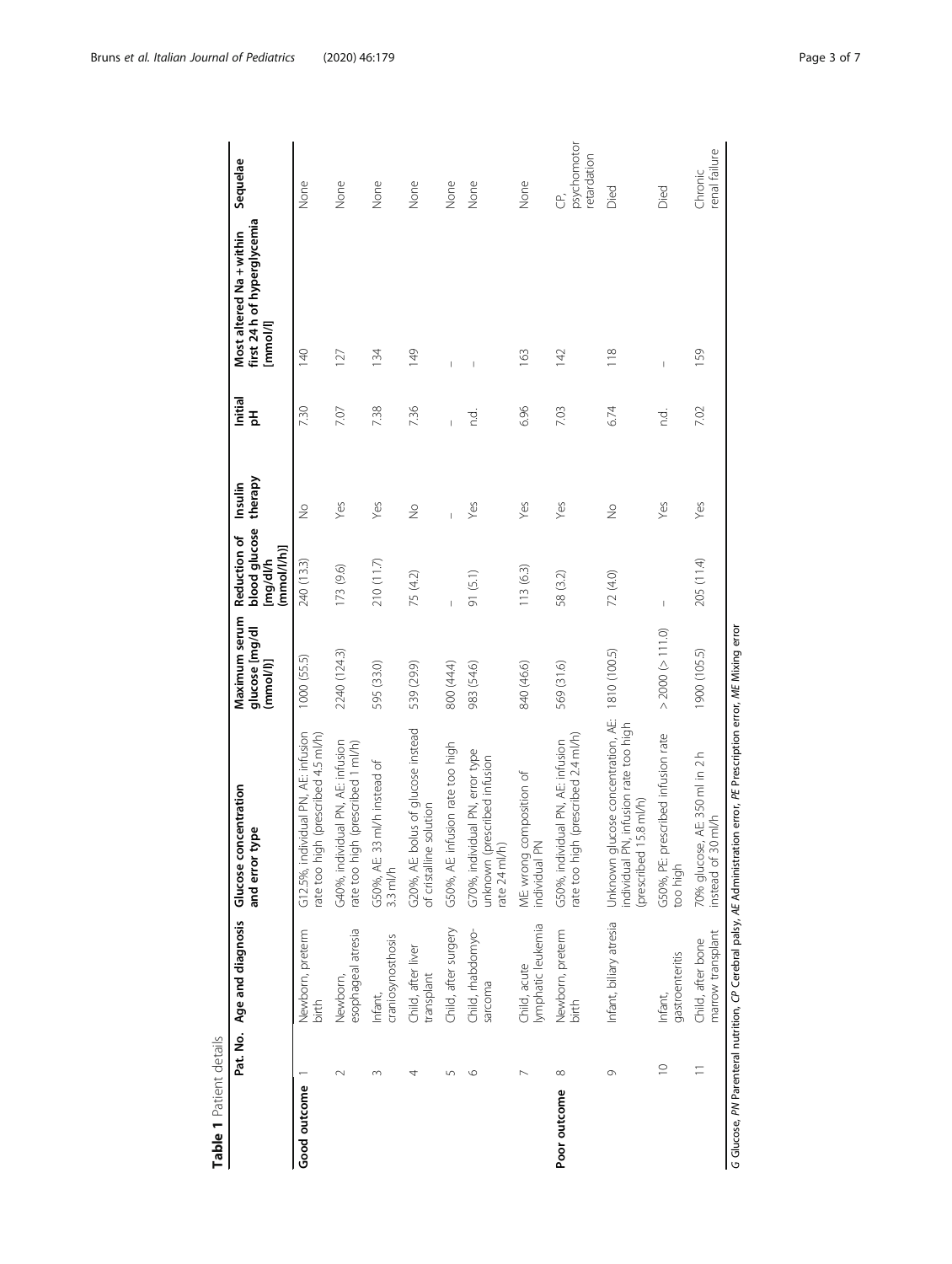#### <span id="page-3-0"></span>Table 2 Comparison of clinical parameters by outcome

|                                                              | All patients      | Poor outcome             | Good outcome      |
|--------------------------------------------------------------|-------------------|--------------------------|-------------------|
| Number of patients n (%)                                     | $n = 11(100\%)$   | $n = 4$ (36%)            | $n = 7(64%)$      |
| Age group                                                    | 3 newborns        | 1 newborn                | 2 newborns        |
|                                                              | 3 infants         | 2 infants                | 1 infant          |
|                                                              | 5 children        | 1 child                  | 4 children        |
| Ward non-ICU                                                 | 4/11 (36%)        | 3/4 (75%)                | 1/7(14%)          |
| Occurrence during night or weekend                           | 6/10 (60%)        | 2/4 (50%)                | 4/6 (67%)         |
| Maximum glucose > 1500 mg/dl (83.3 mmol/l)                   | 4/11 (36%)        | 3/4 (75%)                | 1/7(14%)          |
| Reduction of blood glucose > 100 mg/dl/hour (> 5.6 mmol/l/h) | 5/9 (56%)         | $1/3$ (33%)              | 4/6 (67%)         |
| Hours to normoglycemia [median (range)]                      | $7(2-23)$ (n = 9) | $8.5$ (7-23) ( $n = 3$ ) | $6(2-12)$ (n = 6) |
| Dysnatremia ( $Na+ < 130$ or $> 145$ mmol/l)                 | 5/8 (63%)         | 2/3(67%)                 | 3/5(60%)          |
| Dyskalemia (K+ < 3.5 or > 5.0 mmol/l)                        | 6/9 (67%)         | 3/3 (100%)               | 3/6 (50%)         |
| pH < 7.1                                                     | 5/8 (63%)         | 3/3 (100%)               | 2/5 (40%)         |
| Base excess < -10.0 mmol/l                                   | 3/8 (38%)         | 2/3 (67%)                | 1/5(20%)          |
| Lactate $>$ 4 mmol/l                                         | 5/6 (83%)         | 2/2 (100%)               | 3/4 (75%)         |
| Mechanical ventilation                                       | 8/11 (73%)        | 4/4 (100%)               | 4/7 (57%)         |
| Vasopressor therapy                                          | 5/9 (56%)         | 2/3 (67%)                | 3/6 (50%)         |
| Insulin therapy                                              | 7/10 (70%)        | 3/4 (75%)                | 4/6 (67%)         |
| Dialysis                                                     | 2/11 (18%)        | 2/4 (50%)                | $0/7$ (0%)        |
| Coma                                                         | 5/8 (63%)         | 3/3 (100%)               | 2/5 (40%)         |
| Seizures                                                     | 5/11 (45%)        | 3/4 (75%)                | 2/7(29%)          |

a weekday, three times (27%) during daytime and four times (36%) during night shifts at weekends. Time of occurrence was not reported in one case. In ten (91%) cases, the i.v. solution contained glucose concentrations of 20% or more. In one case (9%) the i.v. solution contained 12.5% glucose. Administration errors were the reason in eight cases (73%), in one (9%) case the i.v. solution was incorrectly mixed, in one (9%) case wrongly prescribed, and in one case the reason remained unreported.

## Course of disease and laboratory results

Maximum blood glucose level was at median 983 mg/dl (54.6 mmol/l) (range 539–2240 mg/dl; 29.9–124.3 mmol/l). Normoglycemia (< 180 mg/dl [10.0 mmol/l]) was achieved after 7 h (range 2–23,  $n = 9$ ). The drop of blood glucose was 113 mg/dl/h (6.3 mmol/l/h) at median (range 58–240 mg/dl/h; 3.2–13.3 mmol/l/h). Hypoglycemia (24 mg/dl [1.3 mmol/l]) was reported in one out of 9 patients. This patient did not receive insulin. Sodium levels were 141 mmol/l at median (range 118–163 mmol/l,  $n = 8$ ). Reported Creatinine levels had a median of 0.84 mg/dl (range 0.22–1.90 mg/ dl,  $n = 6$ ). Potassium was 4.6 mmol/l and ranged between 2.5 and 6.3 mmol/l ( $n = 9$ ). Lowest pH was at a median of 7.05 and ranged between 6.74 and 7.38  $(n = 8)$ , while base excess was reported with a median of − 9.3 mmol/l (range − 20.4 to − 4.0 mmol/l, n = 8). Lactate was 13.3 mmol/l at median (range  $2.8 - 22.3$  mmol/l,  $n = 6$ ).

### Severity of disease

Six patients (55%) required intubation and mechanical ventilation after detection of ISH, two further patients (18%) were already ventilated at its detection. In total, eight patients (73%) obtained mechanical ventilation during ISH. Vasopressor therapy was initiated in five patients after detection of hyperglycemia (50%,  $n = 10$ ). Median ICU stay was 6 days (range 2–90 days,  $n = 9$ ). Two patients (18%) died.

## Therapeutic measures

Insulin therapy was started in seven of ten patients (70%). The type of i.v. solution administered following detection of ISH was recorded in eight patients, five (63%) of whom received glucose-containing solutions and three (38%) glucose-free solutions, respectively. Dialysis was initiated in two patients (18%), of whom one (9%) did not show recovery of renal function.

## Complications and outcome

Coma was reported in five (56%) of nine patients, one patient (11%) was sedated when ISH was detected. Glasgow coma scale values were only reported for two patients, inhibiting further analysis. Five patients (45%) showed seizures. Cranial imaging was performed in seven (70%) of ten reported patients. Three patients without respiratory or neurologic symptoms did not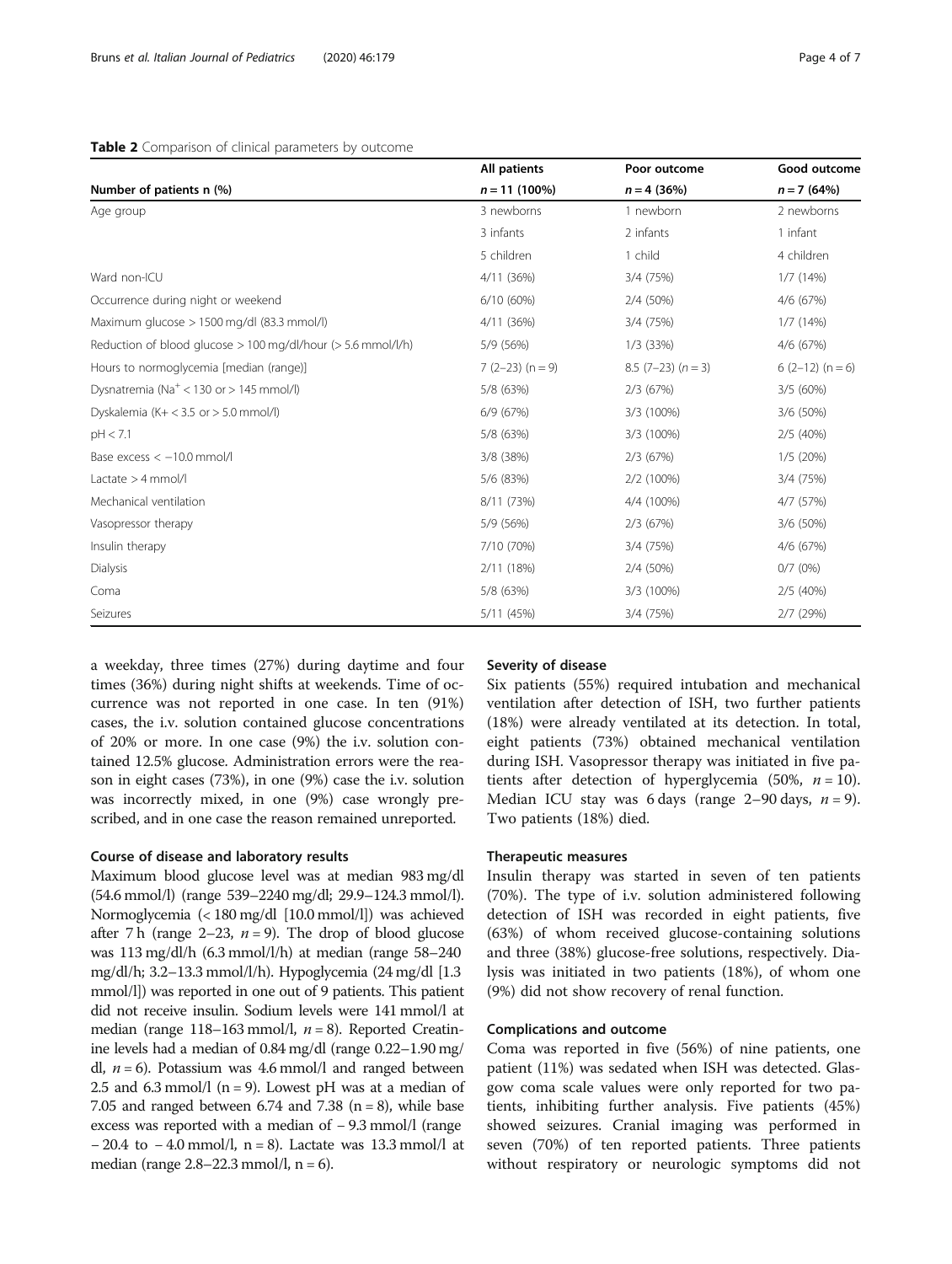receive any imaging. In two (20%) of the reported ten patients no abnormality was detected by cerebral ultrasound. Cerebral computed tomography was performed in five patients (50%). Two patients (20%) showed generalized cerebral edema, whereas intraventricular hemorrhage, frontal hygroma and intracerebral hemorrhage was found in one patient each. Of the deceased children, one showed intracerebral hemorrhage and one generalized cerebral edema. Cause of death was not reported.

Sequelae were reported in two patients (18%). One patient developed cerebral palsy and developmental delay. One patient developed end-stage renal disease requiring ongoing dialysis.

### Actions taken

In the survey, the question about steps implemented as a consequence of the incident was answered in six cases (55%). In two cases, no actions were taken as a result of the incident. In one case, a protocol was written, and the parents were informed. In another case the programming of the syringe pumps was changed, and in one case a report was made to the critical incident reporting system and doublecheck was established. In the case of incorrectly mixed nutrition, the hospital's pharmacy implemented a two-man-rule for manufacturing of parenteral nutrition.

## Discussion

Iatrogenic severe hyperglycemia is a rare and potentially fatal event with little knowledge about treatment and outcome. Herewith, we report the first case series in pediatric patients from an international retrospective survey, showing that ISH can lead to severe disease. Our cohort suffered high mortality and high morbidity including longterm sequelae, likely resulting from the underlying diseases combined with complications induced by ISH. Moreover, a striking number of patients required invasive treatment including mechanical ventilation and vasopressor support. The majority of patients presented metabolic acidosis and electrolyte imbalances along with neurologic symptoms such as coma and seizures.

A study investigating pediatric emergency patients with stress hyperglycemia  $>$  300 mg/dl (16.7 mmol/l) reports a significant correlation between blood glucose levels and mortality [\[4](#page-5-0)]. Severity of disease, metabolic derangement, and mortality were similar to our case series [[4\]](#page-5-0). Stress hyperglycemia was partially iatrogenic in about 65% of cases and was quickly resolved by treatment of the primary illness without need for insulin administration [[4\]](#page-5-0). Insulin production and sensitivity are preserved in patients with iatrogenic hyperglycemia. Thus it may be possible to abstain from insulin therapy once the administration of glucose is discontinued and wait for glucose levels to drop spontaneously. Nevertheless, close monitoring of blood glucose levels appears necessary. In our small case series, time to normoglycemia was longer in patients with poor outcome than in patients with favorable outcome. A reduction of serum glucose of more than  $100 \text{ mg/dl/h}$  [5.6 mmol/l/h] is considered a risk factor for brain edema due to fluid shifts between intra- and extracellular matrix in diabetic ketoacidosis [\[1](#page-5-0), [2](#page-5-0), [11\]](#page-6-0). As this occurred in both outcome groups, rapid normalization of serum glucose alone does not explain the differences in outcome but is possibly influenced by the duration of hyperglycemia and accompanying metabolic and electrolyte imbalances, as well.

Contrary to diabetic ketoacidosis and hyperosmolar hyperglycemic state, patients are not generally dehydrated when ISH occurs. As the most common reason for ISH in the cohort was a falsely installed and thus too high infusion rate, patients are likely to suffer fluid overload and may experience additional metabolic or electrolyte imbalances depending on the type of infusion. This is concordant with our finding that numerous patients suffered from metabolic acidosis and electrolyte derangement.

Neurological complications occurred frequently: Patients with poor outcome presented coma and seizures more often compared to those with good outcome. The present data do not allow to distinguish whether the complications were the cause or the result of severity of disease, but the frequent finding of neurologic symptoms and complications points out the importance of close neurological monitoring in patients with ISH.

However, prevention is even more important than management and monitoring of ISH. In this cohort, most incidents occurred in intensive care units with i.v. solutions containing high glucose concentrations. On the other hand, all patients who experienced ISH on a peripheral ward suffered poor outcome and had very high blood glucose levels. A better surveillance in ICUs may lead to earlier detection and treatment of hyperglycemia. ISH occurred during late or night shift or at weekends in all cases. This finding might be related to a lower staff/patient ratio that is typical in German hospitals during these shifts. Constant staff/patient ratios could help to prevent miscalculation and false programming of administration rates. An effective strategy to prevent incorrect mixing of glucose solution is the two-man rule, meaning a compulsory double-check routine of important medical procedures. As a matter of fact, this rule was implemented in the corresponding hospital as a consequence of the incident reported here. The two-man rule can also be applied to confirm correct administration rates of i.v. solutions. Other prevention strategies highlighted in current literature include the implementation of CIRS (critical incident reporting system) and the use of computerized physician order systems and electronic health records [\[12](#page-6-0)–[15](#page-6-0)]. In several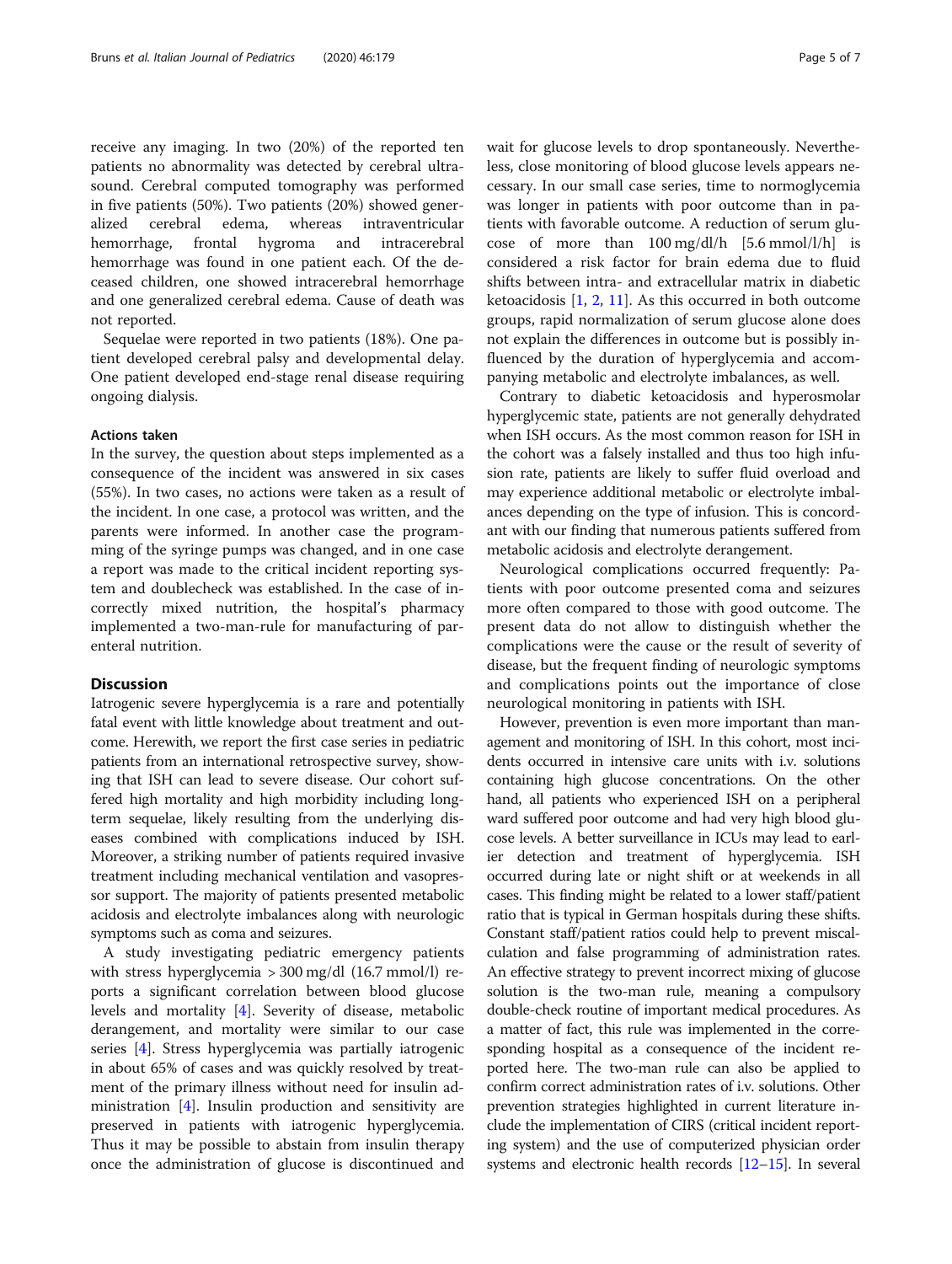<span id="page-5-0"></span>cases, the prescribed infusion rates contained decimal places, which can easily lead to the administration of tenfold rates when infusion pumps are programmed erroneously. To prevent this, our children's hospital, no longer allows programming of infusion pumps for parenteral nutrition and standard i.v. solutions with decimal places (except for the neonatal wards). Whenever possible, the administration of readily prepared solutions can help to reduce the risk of wrong mixing. Also, avoiding the use of high glucose concentrations can prevent or at least attenuate the effects of administration errors. In children that require volume restriction, the lowest possible glucose concentration should be selected. In any case, special attention of both doctors and nurses is necessary when administering i.v. solutions that contain more glucose than the age specific standard solutions.

The low number of cases in relation to the total number of cases treated in 50 hospitals during the 13-year study period and the heterogenous cohort regarding age and basic diseases contribute to the major limitations of this study. Treatment errors are still a sensitive subject in health care and probably not all cases were reported. We cannot completely rule out confounding based on comedication, the route of sampling or interfering substances, as has previously been reported [[16\]](#page-6-0). Additionally, frequency of monitoring glucose levels was not standardized between institutions. However, the high rates of invasive therapies and adverse outcome highlight the need for valid data about incidence, circumstances, best management, and complications of ISH. A prospective multi-centered approach is inevitable in order to learn more about this condition.

## Conclusion

In conclusion, this is the first case series about ISH caused by parenteral administration of glucose in pediatric patients. Overall risk factors for morbidity and mortality cannot be derived from this study, but the results show that ISH is a severe condition with high morbidity and mortality that frequently requires invasive therapeutic measures. Prospective studies are needed to develop treatment strategies, along with measures for prevention.

#### Abbreviations

CIRS: Critical incident reporting system; ICU: Intensive care unit; ISH: Iatrogenic severe hyperglycemia; i.v.: Intravenous

#### Acknowledgements

Thanks to Annabel Mächler for language editing.

#### Authors' contributions

AGL and CDS designed the study and conducted the survey. NB is the corresponding author, performed calculations, wrote the first version manuscript, and designed figures. JM, MK, CW, AG, MH, FH, TH, GL reported cases. UFM, CDS, AGL, TR JM, MK, CW, AG, MH, FH, TH, and GL helped to prepare the manuscript. The author(s) read and approved the final manuscript.

### Author's information

Not applicable.

#### Funding

The study received funding by the IFORES Program of the Medical Faculty, University Duisburg-Essen and by the Stiftung Universitätsmedizin, University Hospital Essen. Open Access funding enabled and organized by Projekt DEAL.

#### Availability of data and materials

The generated data sets are available from the corresponding author on reasonable request.

#### Ethics approval and consent to participate

The study protocol was approved by the ethics committee of the Medical Faculty of the University of Duisburg-Essen (Ethik-Kommission der Medizinischen Fakultät der Universität Duisburg-Essen). Consent to participate was not required according to German legislation because the study was performed retrospectively and anonymously.

#### Consent for publication

Consent for publication was not required according to German legislation because the study was performed retrospectively and anonymously.

#### Competing interests

The authors declare that they have no competing interests.

#### Author details

<sup>1</sup>Department of Pediatrics I, Neonatology, Pediatric Intensive Care, and Pediatric Neurology, University Hospital Essen, Hufelandstr. 55, 45147 Essen, Germany. <sup>2</sup> Emergency Department, Children's Hospital Hamburg-Altona, Bleickenallee 38, 22763 Hamburg, Germany. <sup>3</sup>Center for Childhood and Adolescent Medicine, University Hospital Heidelberg, Im Neuenheimer Feld 672, 69120 Heidelberg, Germany. <sup>4</sup>Department of Neonatology, Munich Clinic Campus Harlaching and Schwabing, Sanatoriumsplatz 2, 81545 Munich, Germany. <sup>5</sup>Department of Neonatology and Pediatric Intensive Care Klinikum Aschaffenburg, Am Hasenkopf, 63739 Aschaffenburg, Germany. 6 Division of Pediatric Emergency and Intensive Care Medicine, Charité University Medical Center, Augustenburger Platz 1, 13353 Berlin, Germany. <sup>7</sup>Department of Neonatology and Pediatric Intensive Care Medicine Children's Hospital, Amsterdamer Str. 59, 50735 Cologne, Germany. Department of Pediatrics, Klinikum Dortmund, Beurhausstr. 40, 44137 Dortmund, Germany. <sup>9</sup>Department of Pediatrics, Gemeinschaftsklinikum Mittelrhein, Koblenzer Str. 115-155, 56073 Koblenz, Germany. <sup>10</sup>Department of Pediatric and Neonatal Intensive Care, University Hospital of Saarland, Kirrberger Str. 100, 66421 Homburg, Germany.

#### Received: 6 July 2020 Accepted: 21 November 2020 Published online: 01 December 2020

#### References

- 1. Bohn D, Daneman D. Diabetic ketoacidosis and cerebral edema. Curr Opin Pediatr. 2002;14(3):287–91.
- 2. Bohn D. Understanding the pathophysiology of cerebral edema in diabetic ketoacidosis: another brick in the wall? Pediatr Crit Care Med. 2010;11(3): 421–3.
- 3. Gordillo R, Ahluwalia T, Woroniecki R. Hyperglycemia and acute kidney injury in critically ill children. Int J Nephrol Renovasc Dis. 2016;9:201–4.
- 4. Weiss SL, Alexander J, Agus MSD. Extreme stress hyperglycemia during acute illness in a pediatric emergency department. Pediatr Emerg Care. 2010;26(9):626–32.
- 5. Efron D, South M, Volpe JJ, Inder T. Cerebral injury in association with profound iatrogenic hyperglycemia in a neonate. Eur J Paediatr Neurol. 2003;7(4):167–71 Available from: [http://eutils.ncbi.nlm.nih.gov/entrez/eutils/](http://eutils.ncbi.nlm.nih.gov/entrez/eutils/elink.fcgi?dbfrom=pubmed&id=12865056&retmode=ref&cmd=prlinks) [elink.fcgi?dbfrom=pubmed&id=12865056&retmode=ref&cmd=prlinks.](http://eutils.ncbi.nlm.nih.gov/entrez/eutils/elink.fcgi?dbfrom=pubmed&id=12865056&retmode=ref&cmd=prlinks)
- 6. Nasr VG, Dagher WI, Baraka AS. Iatrogenic severe hyperglycemia in a child undergoing adenoidectomy and tonsillectomy. Paediatr Anaesth. 2008; 18(10):1002–3.
- 7. Mateu-de Antonio J, Mateu-de Antonio J, Berlana D, Berlana D, Pons-Bussom M, Pons-Bussom M, et al. Multicenter study of parenteral nutrition in non-critically ill elderly patients compared to younger patients - study